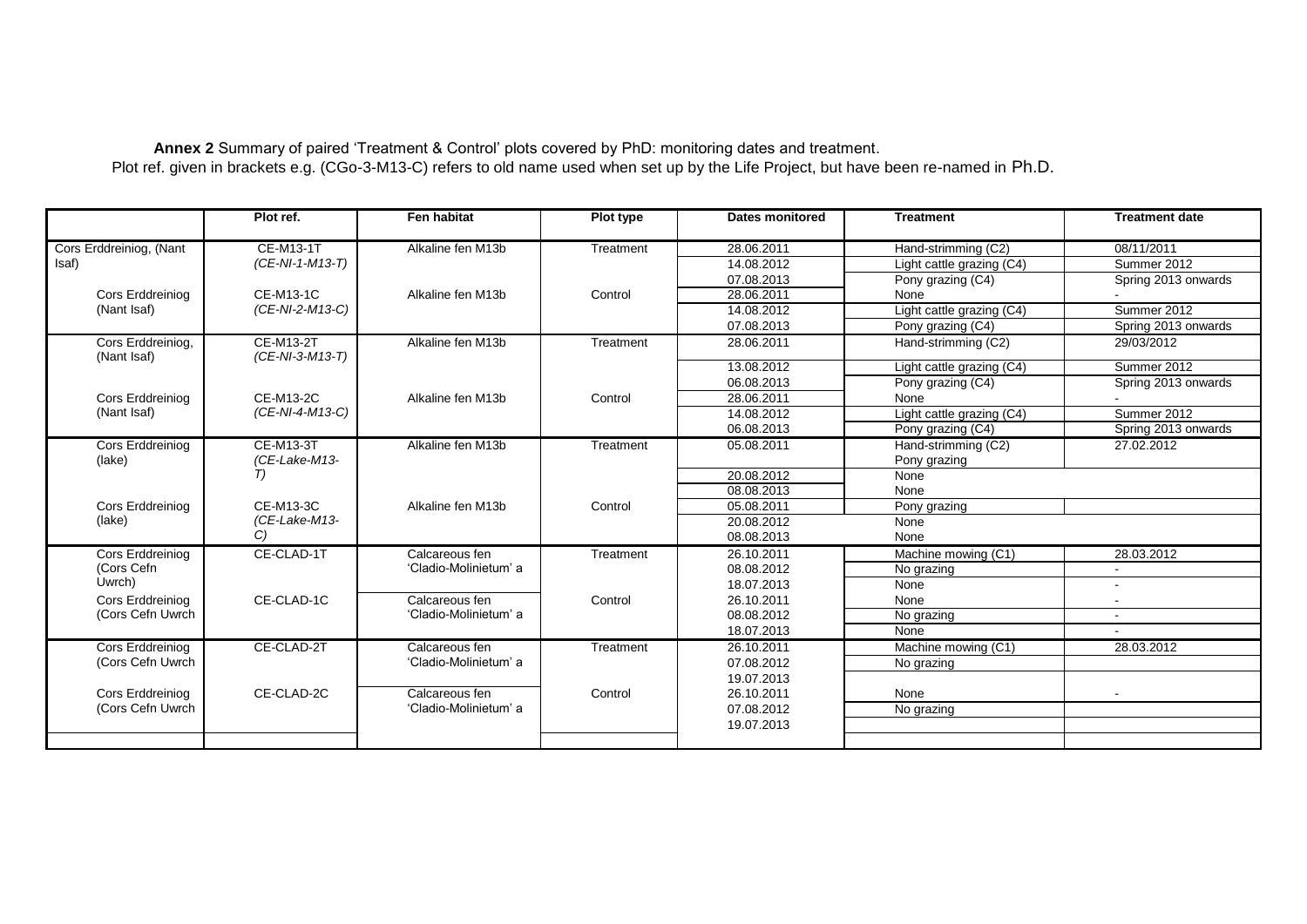| <b>SSSI</b>                                 | Plot ref.        | <b>Fen habitat</b>                      | Plot type | <b>Dates monitored</b> | <b>Treatment</b>          | <b>Treatment date</b>                   |
|---------------------------------------------|------------------|-----------------------------------------|-----------|------------------------|---------------------------|-----------------------------------------|
| <b>Cors Erddreiniog</b><br>(Cors Cefn Uwrch | CE-CLAD-3T       | Calcareous fen                          | Treatment | 27.10.2011             | Machine mowing (C1)       | 28/03/2012                              |
|                                             |                  | 'Cladio-Molinietum' a                   |           | 03.08.2012             | No grazing                |                                         |
|                                             |                  |                                         |           | 17.07.2013             | No grazing                |                                         |
| Cors Erddreiniog                            | CE-CLAD-3C       | Calcareous fen                          | Control   | 27.10.2011             | None                      | $\sim$                                  |
| (Cors Cefn Uwrch                            |                  | 'Cladio-Molinietum' a                   |           | 03.08.2012             | No grazing                | $\sim$                                  |
|                                             |                  |                                         |           | 17.07.2013             | No grazing                |                                         |
| Cors Bodeilio                               | CB-M13-2T        | Alkaline fen M13                        | Treatment | 25.10.2011             | Hand-strimming (C2)       | 29.03.2012                              |
| (Common)                                    |                  |                                         |           | 17.08.2012             | No grazing                | $\sim$                                  |
|                                             |                  |                                         |           | 10.08.2013             | No grazing                | $\sim$                                  |
| Cors Bodeilio                               | CB-M13-2C        | Alkaline fen M13                        | Control   | 25.10.2011             | None                      | $\sim$                                  |
| (Common)                                    |                  |                                         |           | 17.08.2012             | No grazing                | $\sim$                                  |
|                                             |                  |                                         |           | 10.08.2013             | No grazing                |                                         |
| Cors Bodeilio                               | CB-M13-3T        | Alkaline fen M13                        | Treatment | 25.10.2011             | Hand-strimming (C2)       | 7-8.02.2012                             |
|                                             |                  |                                         |           | 17.08.2012             | Open to pony grazing (C2) | 12 ponies on NNR all year<br>since 2004 |
|                                             |                  |                                         |           | 10.08.2013             |                           |                                         |
| Cors Bodeilio                               | CB-M13-3C        | Alkaline fen M13                        | Control   | 25.10.2011             | None                      |                                         |
|                                             |                  |                                         |           | 17.08.2012             | Open to pony grazing (C2) |                                         |
|                                             |                  |                                         |           | 10.08.2013             |                           |                                         |
| Cors Bodeilio                               | CB-CLAD-1T       | Calcareous fen<br>'Cladio-Molinietum' a | Treatment | 29.06.2011             | Machine mowing (C1)       | 03.02.2012                              |
|                                             |                  |                                         |           | 30.07.2012             | Open to pony grazing (C2) | 12 ponies on NNR all year<br>since 2004 |
|                                             |                  |                                         |           | 23.07.2013             |                           |                                         |
| Cors Bodeilio                               | CB-CLAD-1C       | Calcareous fen<br>'Cladio-Molinietum' a | Control   | 29.06.2011             | None                      |                                         |
|                                             |                  |                                         |           | 30.07.2012             | Open to pony grazing (C2) |                                         |
|                                             |                  |                                         |           | 23.07.2013             |                           |                                         |
| Cors Bodeilio                               | CB-CLAD-2T       | Calcareous fen                          | Treatment | 25.10.2011             | Machine mowing (C1)       | 03.02.2012                              |
|                                             |                  | 'Cladio-Molinietum' a                   |           | 01.08.2012             | Open to pony grazing (C2) | 12 ponies on NNR all year<br>since 2004 |
|                                             |                  |                                         |           | 24.07.2013             |                           |                                         |
| Cors Bodeilio                               | CB-CLAD-2C       | Calcareous fen<br>'Cladio-Molinietum' a | Control   | 25.10.2011             | None                      |                                         |
|                                             |                  |                                         |           | 01.08.2012             | Open to pony grazing (C2) |                                         |
|                                             |                  |                                         |           | 24.07.2013             |                           |                                         |
| Cors Bodeilio                               | CB-CLAD-3T       | Calcareous fen                          | Treatment | 29.06.2011             | Machine mowing (C1)       | 13.03.2012                              |
| (Common)                                    | $(BC 1)$ Calc T) | 'Cladio-Molinietum' a                   |           | 31.07.2012             | No grazing                |                                         |
|                                             |                  |                                         |           | 20.07.2013             | No grazing                |                                         |
| Cors Bodeilio                               | CB-CLAD-3C       | Calcareous fen                          | Control   | 29.06.2011             | None                      |                                         |
| (Common)                                    | $(BC 2$ Calc C)  | 'Cladio-Molinietum' a                   |           | 31.07.2012             | No grazing                | $\sim$                                  |
|                                             |                  |                                         |           | 20.07.2013             | No grazing                | $\sim$                                  |